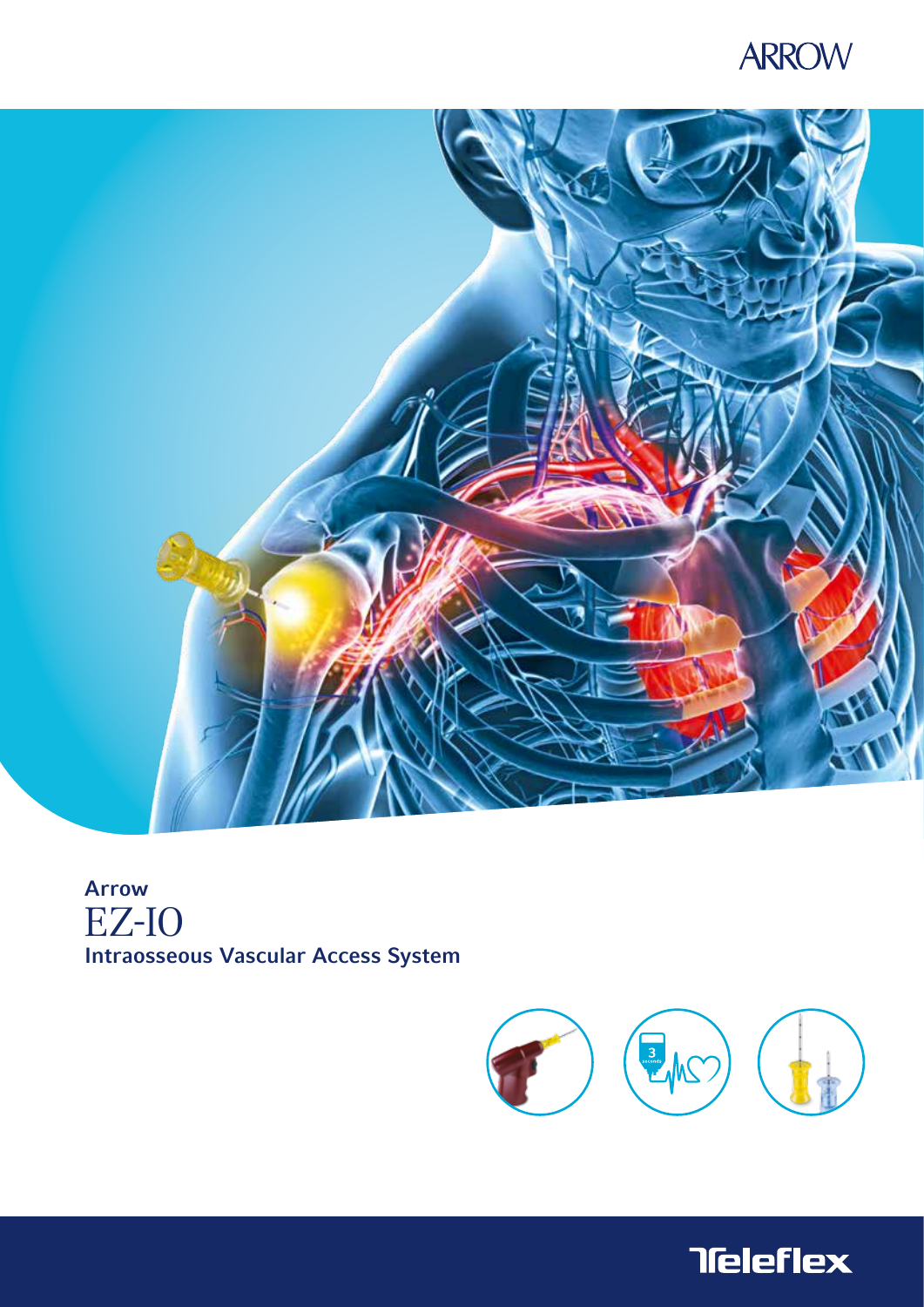# Safe; Fast,<sup>2,3\*</sup> Effective<sup>4</sup>

In any situation where intravenous access is difficult or impossible to obtain in emergent, urgent, or medically necessary cases the Arrow EZ-IO Intraosseous Vascular Access System from Teleflex is a safe<sup>†</sup>, fast<sup>2,3\*</sup> and effective<sup>4</sup> solution. The EZ-IO System is indicated for up to 72 hours (24 hours outside EU) and provides peripheral venous access with central venous catheter performance.<sup>5-6,17†</sup>



### Clinical Conditions for IO Consideration

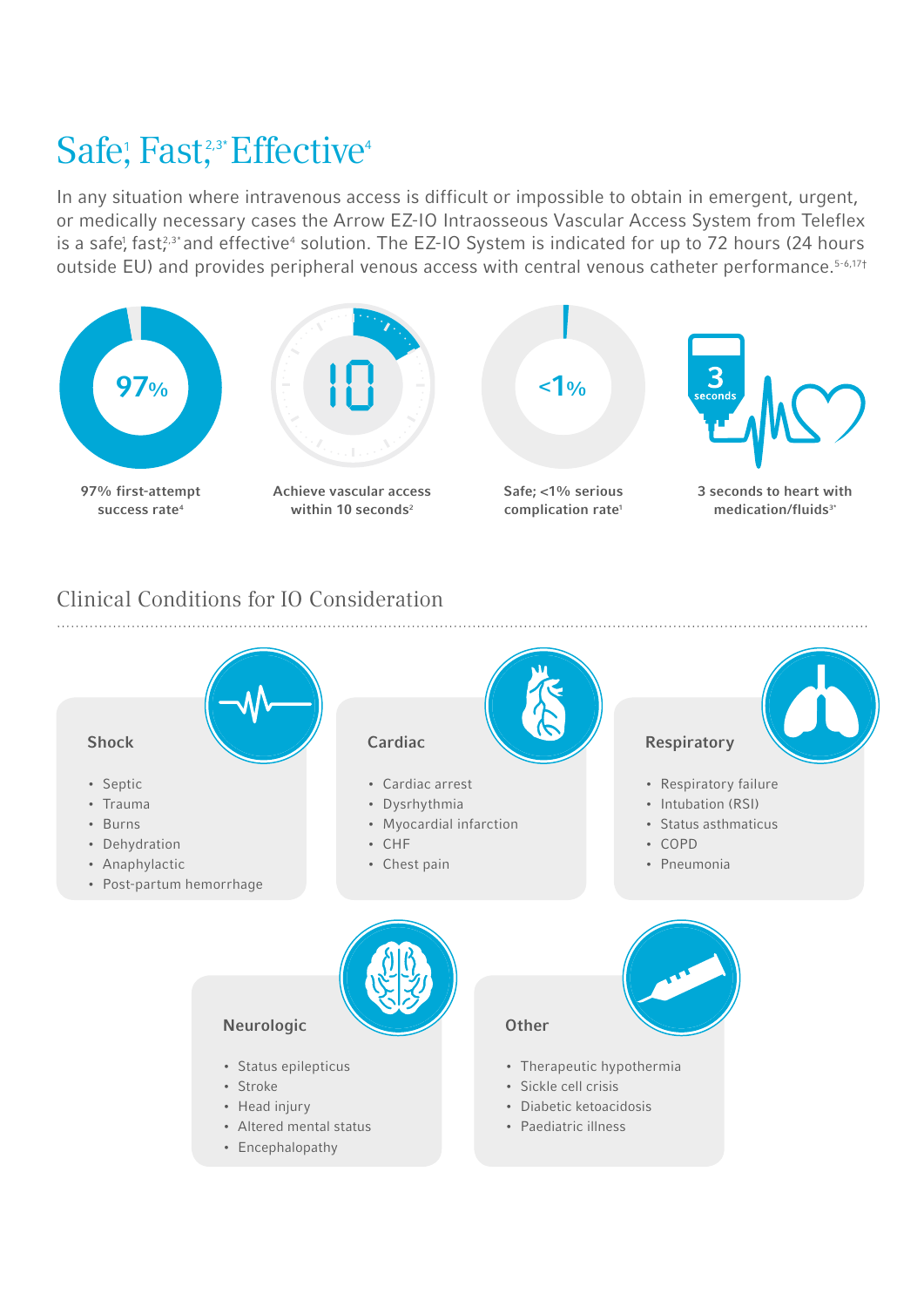# Arrow EZ-IO Intraosseous Vascular Access System Ordering Information



#### Arrow EZ-IO System Ordering Information

| <b>ITEM NUMBER</b> | <b>DESCRIPTION</b>                      | PATIENT WEIGHT | OTY/CASE |
|--------------------|-----------------------------------------|----------------|----------|
| 9058               | EZ-IO Vascular Access Driver            | <b>NA</b>      |          |
| 9079P-EU-005       | EZ-IO 45 mm Needle Set' + EZ-Stabilizer | $\geq 40$ kg   |          |
| 9001P-EU-005       | EZ-10 25 mm Needle Set' + EZ-Stabilizer | $\geq$ 3 kg    |          |
| 9018P-EU-005       | EZ-IO 15 mm Needle Set' + EZ-Stabilizer | $3-39$ kg      |          |
| 9066-VC-005        | <b>EZ-Stabilizer Dressing</b>           | <b>NA</b>      |          |

\*Each Needle Set includes a 15 gauge sterile EZ-IO Needle, EZ-Connect Extension Set, patient wrist band and Needle Vise Sharps Block

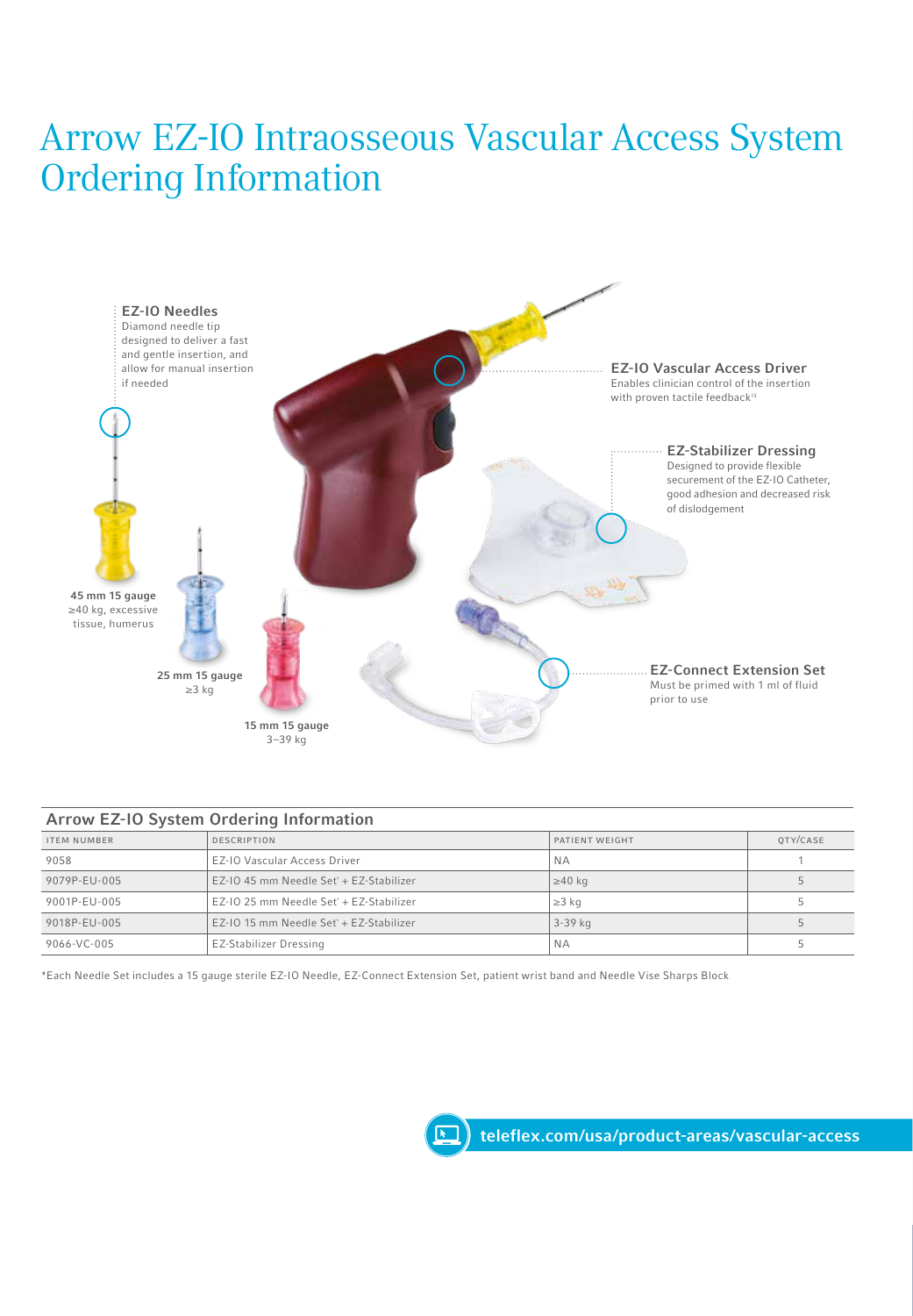# Arrow EZ-IO System Education

## EZ-IO Systems Insertion Sites



Do NOT use the powered EZ-IO Vascular Access System in the sternum

### Infusions and Medications Success Rates: IO>IV

- For optimal flow infuse with pressure
- Many fluids and medications that can be given via a peripheral IV can be given via the IO route using the same dose, rate, and concentration.8-11



• Success rates for intraosseous vascular access have been shown to be superior to that of IV access during cardiac arrest in comparative clinical studies<sup>15,16</sup>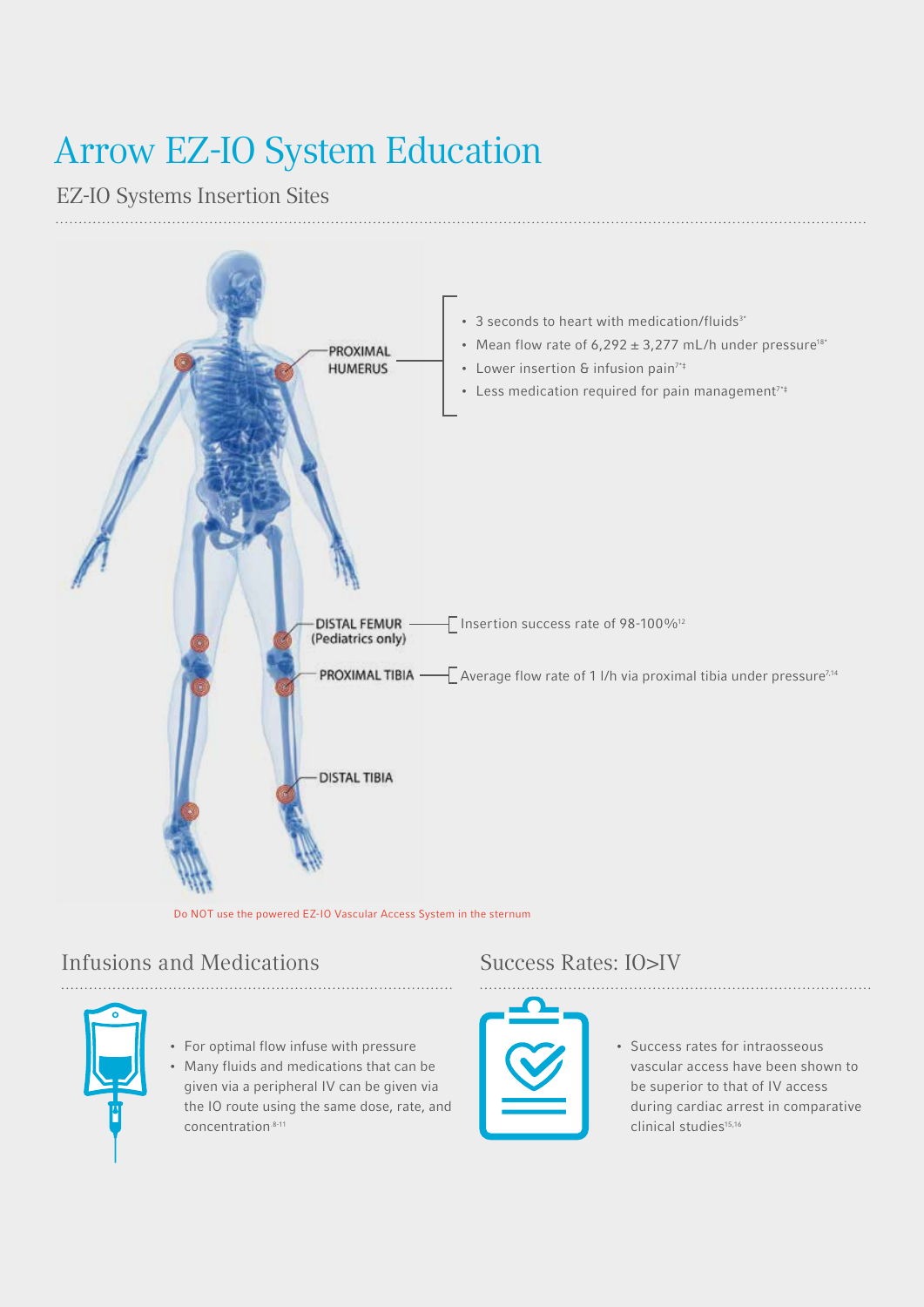### Needle Selection



With the needle set inserted through the soft tissue and touching bone, the 5 mm mark (at least one black line) must be visible outside the skin for confirmation of adequate needle set length prior to drilling.

### Consider Using Anaesthetic for Patients Responsive to Pain

The following recommendations are based on published intraosseous clinical literature:



Observe cautions/contraindications for lidocaine, confirm dose per solution

Disclaimer: Selection and use of any medication, including lidocaine, given IV or IO is the responsibility of the treating physician, medical director, or qualified prescriber and is not an official recommendation of Teleflex Incorporated. The information provided is a summary of information found in the cited reference materials. This information is not intended to be a substitute for sound clinical judgment or your institution's treatment protocols. Teleflex Incorporated is not the manufacturer of lidocaine. Users should review the manufacturer's instructions or directions for use and be familiar with all indications, side effects, contraindications, precautions and warnings prior to administration of lidocaine or any other medication. Teleflex Incorporated disclaims all liability for the application or interpretation of this information in the medical treatment of any patient. For additional information please visit www.eziocomfort.com.

24 Hour Clinical Support: 1.800.680.4977